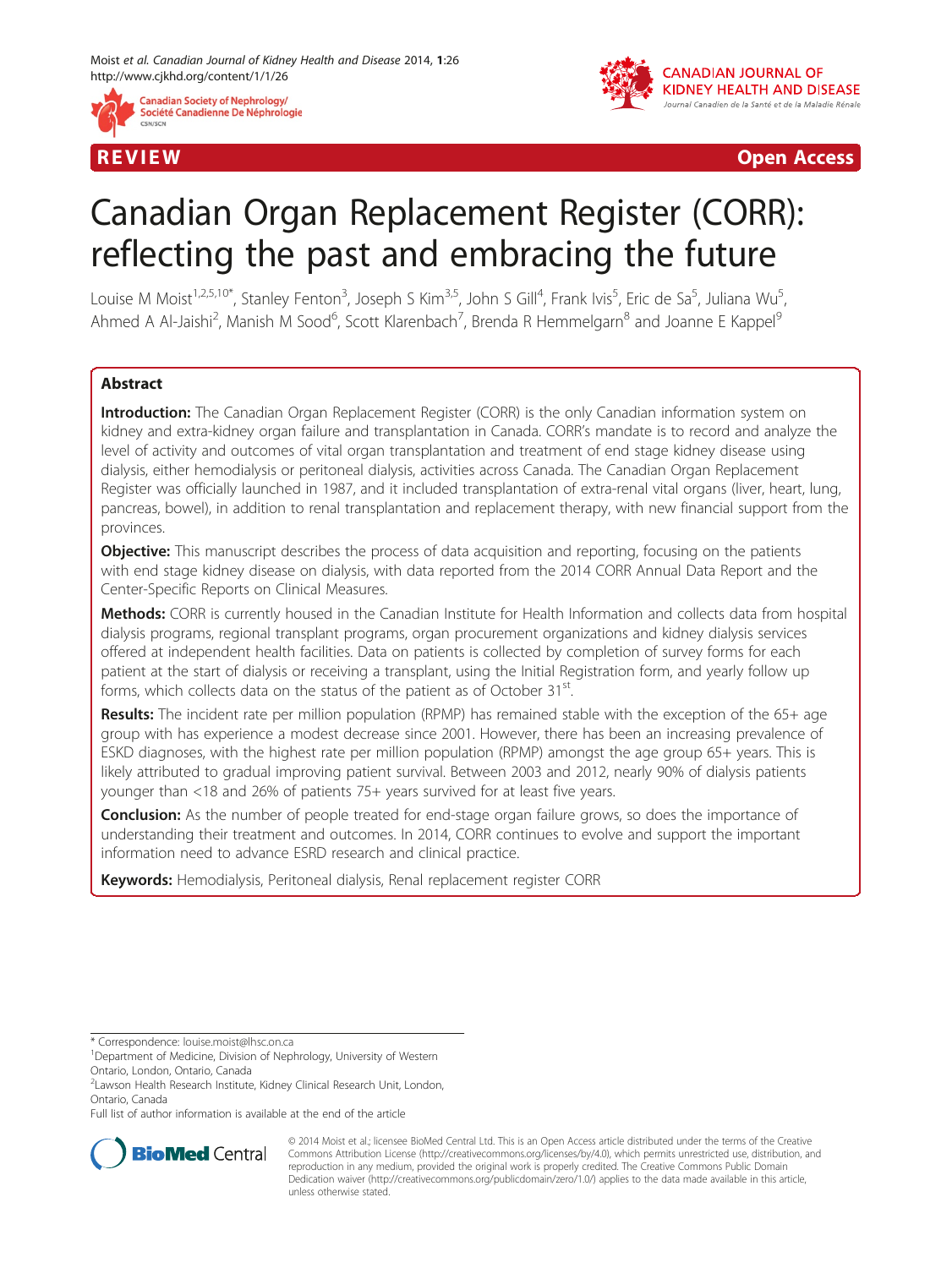# Abrégé

Introduction: Le Registre canadien des insuffisances et des transplantations d'organes (RCITO) est le seul réseau d'information sur l'insuffisance rénale et extrarénale et la transplantation au Canada. Le mandat du RCITO est de rapporter et d'analyser le niveau d'activité et les résultats des transplantations d'organes vitaux, de même que le traitement de l'insuffisance rénale terminale (IRT) par la dialyse, sous forme d'hémodialyse ou de dialyse péritonéale, au Canada. Le registre a officiellement été lancé en 1987, et il comprenait la transplantation d'organes vitaux extrarénaux (foie, cœur, poumon, pancréas, intestin), en plus de la transplantation rénale et de la thérapie de remplacement rénal, grâce à un financement nouveau des provinces.

Objectifs: Le présent manuscrit décrit le processus d'acquisition et de communication des données sur les patients au stade d'insuffisance rénale terminale qui ont une thérapie de remplacement rénal, et des données tirées du rapport annuel de 2014 du RCITO et de rapports concernant les centres au sujet des mesures cliniques.

Méthodes: Le RCITO est actuellement hébergé par l'Institut canadien d'information sur la santé et recueille des données au sujet des programmes de dialyse en milieu hospitalier, des programmes régionaux de transplantation, des services de prélèvement d'organes et des services de dialyse rénale offerts dans des établissements de santé indépendants. Les données sur les patients sont recueillies par le truchement d'un sondage mené auprès de chaque patient au début de la dialyse ou avant une transplantation, grâce au formulaire d'enregistrement et aux formulaires de suivi annuels, qui recueillent des données sur le statut du patient en date du 31 Octobre.

Résultats: Le taux d'incidence par million de population est demeuré stable, à l'exception de la tranche d'âge des 65 ans et plus, qui a subi une faible diminution depuis 2001. Toutefois, il y a eu prévalence accrue des diagnostics d'IRT, avec le taux le plus élevé par million de population chez les 65 ans et plus. Ceci est probablement attribuable à l'amélioration graduelle de la survie des patients. Entre 2003 et 2012, près de 90% des patients en dialyse âgés de moins de 18 ans et 26% des patients de plus de 75 ans ont survécu pendant au moins 5 ans.

Conclusion: L'importance de comprendre les traitements appropriés et les résultats croît à mesure qu'augmente le nombre de personnes traitées pour insuffisance d'organe. En 2014, le RCITO continue d'évoluer et de soutenir les besoins considérables en information afin de faire avancer la recherche et la pratique clinique en IRT.

# What was known before

There is a growing interest in using chronic disease registries; these data sources provide important information for policy and effective health system management, as well as for research.

### What this adds

The evolution of the Canadian Organ Replacement Register over its 40-year history has made it a valuable resource for management of kidney and extra-kidney organ failure and transplantation in Canada. Here, we describe the methodology for data acquisition and distribution and provide specific examples of the rich data that is available in the Canadian Organ Replacement Register, with a particular emphasis on end-stage kidney disease.

# Background

The Canadian Organ Replacement Register (CORR) is the only Canadian information system on kidney and extra-kidney organ failure and transplantation in Canada.

CORR's mandate is to record and analyze the level of activity and outcomes of vital organ transplantation and treatment of end stage kidney disease using dialysis, either hemodialysis (HD) or peritoneal dialysis (PD), activities across Canada. CORR provides data and information on vital organ replacement therapy, with the goal of enhancing treatment, research and patient care. Strategic advice for CORR is provided by the CORR Board of Directors, which is comprised of representatives from the Canadian Society for Nephrology, Canadian Society for Transplantation, Canadian Blood Services, Kidney Foundation of Canada, and other allied kidney health professionals. Major stakeholders include the Canadian Society of Transplantation, the Canadian Society of Nephrology, the Canadian Transplant Association, Health Canada, The Kidney Foundation of Canada, and the Canadian Association of Nephrology Nurses and Technologists.

The Canadian Institute for Health Information (CIHI) manages CORR operations, data collection, dissemination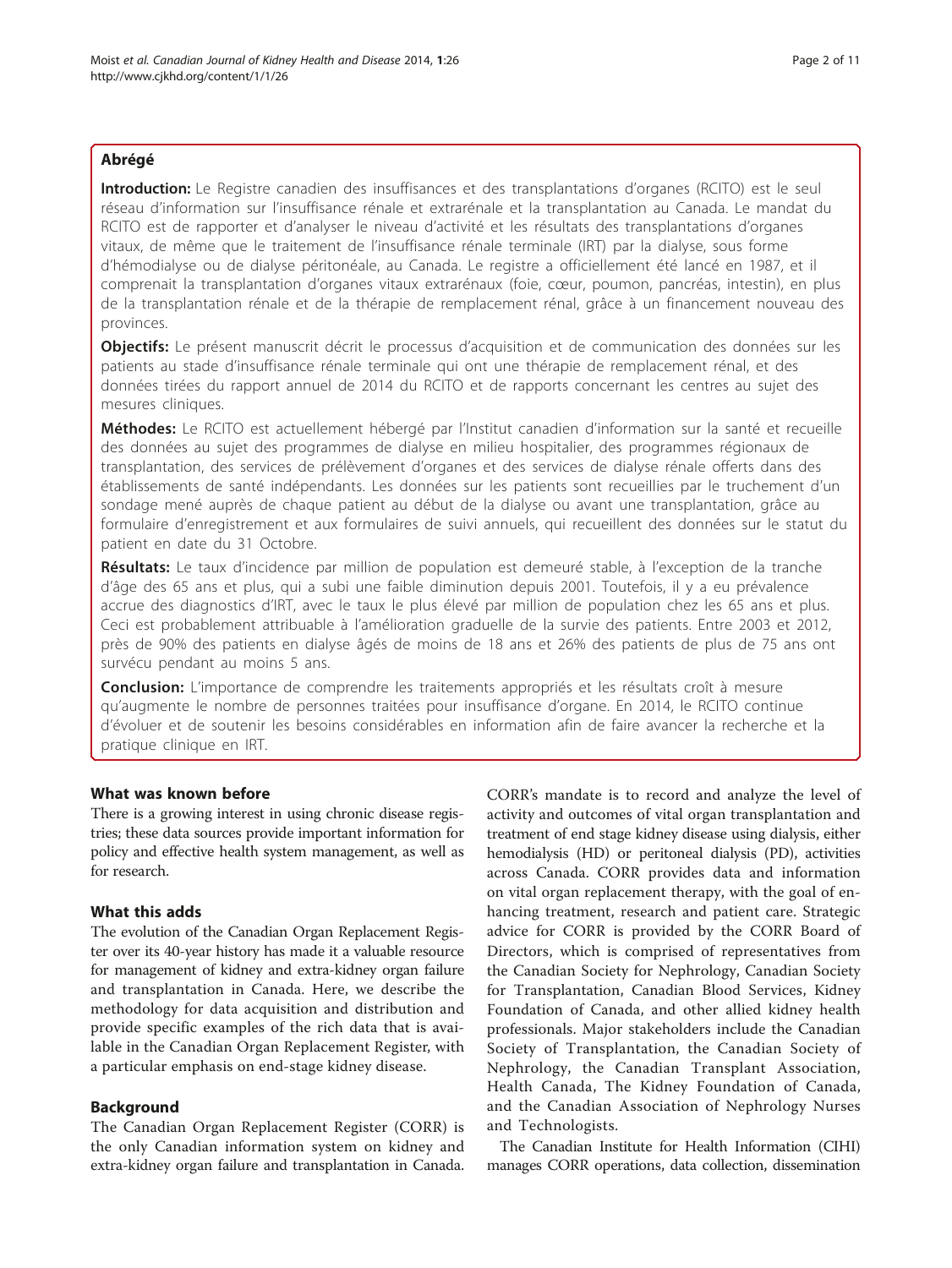Although voluntary, CORR provides a comprehensive national perspective on the treatment of end organ failure in Canada. For example, CORR captures over 98% of all solid organ transplant recipients and 93% of renal dialysis patients in Canada [\[1\]](#page-10-0).

## History of CORR

The over 40-year history of CORR can be broken into three distinct phases. In the late 1960s, Dr. Arthur Shimizu of McMaster University in Hamilton, Ontario began collecting statistics on dialysis in Ontario that would become the first Renal Failure Register. This project was so successful that it was expanded to include all of Canada by 1972, with the support of the Kidney Foundation of Canada and the Canadian Society of Nephrology. In 1973, the Register was transferred to Statistics Canada, in collaboration with the Kidney Foundation of Canada. The first report was published in 1974. In the midseventies, the Register was re-named to the "Canadian Renal Failure Register", and more detailed annual reports were prepared.

In 1978, the register was decommissioned due to budgetary constraints. The register was re-started again in September 1981 under a new partnership among the Kidney Foundation of Canada, National Health and Welfare and Statistics Canada. Dr. Gerald Posen served as the project's Medical Director, receiving guidance from the Canadian Society of Nephrology. This group's first report was produced in 1981 and was also made available in French.

In 1987, the Register expanded, under the driving force of Dr. John Jeffrey, to include transplantation of other vital organs (liver, heart, lung, pancreas, bowel), in addition to renal transplantation and replacement therapy, with new financial support from the provinces. To reflect this change, the register was renamed the "Canadian Organ Replacement Register". Data collection on non-renal transplant patients began formally on January 1, 1989, although some data were collected on patients transplanted prior to this date. In 1995, CORR was transferred to the Canadian Institute for Health Information (CIHI), which maintains various pan-Canadian registries and data holdings.

# CORR operation

The Canadian Institute for Health Information (CIHI) manages CORR operations, data and reporting. The current CORR team at CIHI consists of two quality assurance assistants, one data entry staff, three analysts and a program lead. The team manages all data submission and operational activities, creates analytical products, performs quality assurance, and processes data requests from researchers and other organizations. Other CIHI departments providing support to CORR include information and technology services, publications, translation, communications, privacy and legal services, and administration. CIHI receives the majority of its funding, based on a proportional model, from the provincial/territorial ministries of health and the federal

government. Subject to its privacy policy, CIHI makes its data available to enable responsive and effective health-system planning and decision-making. Researchers can request data from CORR via CIHI's custom data request process. Data can be retrieved at an aggregate or record level. A formal Data Request form, along with a Non-Disclosure/ Confidentiality Agreement (NDCA) are completed by the data requestor and submitted to CORR. The CORR team then corresponds with the data requestor and prepares detailed specifications for the request. The CORR team processes the request according to the final specifications, and makes arrangement with the requestor to ensure secure delivery of the data. For more information on CIHI's custom data request process, please see CIHI's Access Data page. Researchers using data from the CORR have published in top nephrology journal and altered clinical practice [[2-5](#page-10-0)].

# Data sources

CORR's target population includes all patients that received extra-renal organ transplant since January 1, 1988, and all chronic kidney failure patients who initiated renal replacement therapy (RRT) with either dialysis or transplantation as of January 1, 1981. CORR does not contain information on patients who have been determined to have acute kidney failure who require dialysis; patients with chronic kidney disease not on dialysis; recipients of tissue transplants or bone marrow transplants; patients who were listed for but did not receive a vital organ transplant; and potential organ donors (that is, deceased donors who met the criteria for donation but from whom no organs were used for transplantation). In June 2010, the CORR Board, in partnership with CIHI, initiated data collection on all newly referred ESKD patients at 16 of 18 adult kidney transplant centres across Canada. This objectives of the "Access to Kidney Transplantation Feasibility Project are to gain insights into the types of ESKD patients being referred for kidney transplant, assess the timeliness and effectiveness of wait-listing practices, and track the outcomes of patients wait-listed for deceased donor kidney transplantation. Over 7,000 patients have been recruited into this study with expected reporting of outcomes in 2015.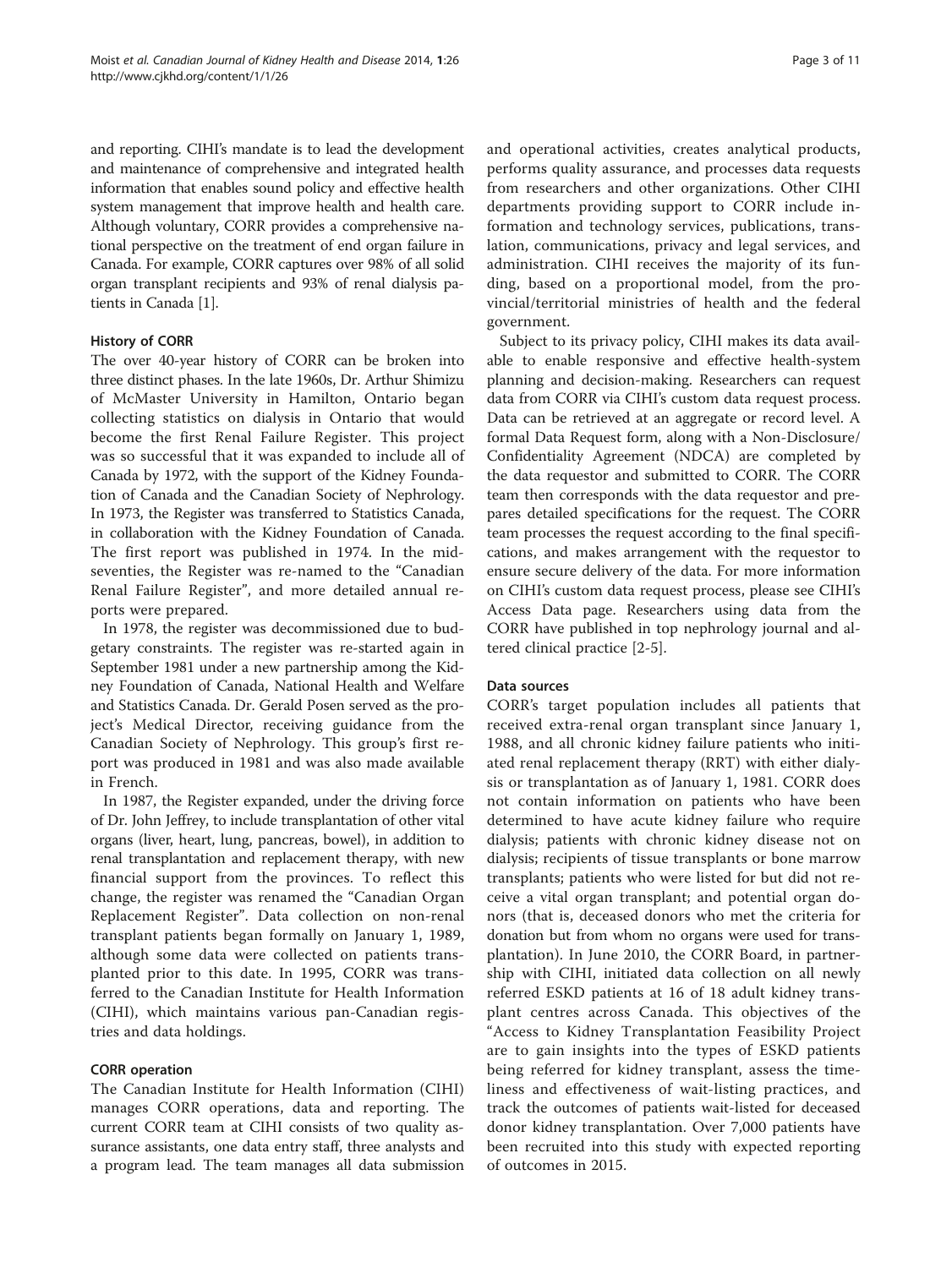CORR collects data from hospital dialysis programs, regional transplant programs, organ procurement organizations (OPOs) and kidney dialysis services offered at independent health facilities. CORR receives data in a privacy-secure manner on standardized paper forms or spreadsheets. In 2011, CORR also began receiving dialysis data through electronic submissions using a recently implemented standard file format. Currently, approximately 40% of all ESKD data in CORR are submitted electronically using the new standard file format. Data submission to CORR will be fully electronic as of the 2015 data year, either using the standard file format or via a new web-based data entry tool. The Ontario Renal Network was the first organization to submit data electronically using the new standard. All data is processed at CIHI's Toronto office. Data within the database is collected and reported on a calendar-year basis (January 1 to December 31), as is the practice in other international registries reporting on end-stage organ failure. Consistent with other national end-stage organ failure registries, CORR's annual data report includes data from the latest calendar year for which CORR has received complete data.

This paper will describe the process of data acquisition and reporting in CORR, with a specific focus on patients with end stage kidney disease (ESKD) with data reported from the 2014 CORR Annual Data Report [[6\]](#page-10-0) and the Center-Specific Reports on Clinical Measures describing prevalent dialysis patients for whom CORR had received follow-up data. A second paper, in this series, will report on the patients with organ transplants [\[7](#page-10-0)].

## Data collection

Six forms are used to collect data on the incidence, prevalence, and outcome of all patients (adults and pediatric) with ESKD requiring dialysis, either HD or PD. These forms include: an Initial Registration, a Change of Status, a Follow-Up (Hemodialysis and Peritoneal Dialysis), and a Facility Profile form (Hemodialysis and Peritoneal Dialysis) (forms included in Additional file [1](#page-9-0): Appendix 1 Form 1-6).

Data on ESKD patients is collected by completion of survey forms (mentioned above) for each patient at the start of dialysis, using the Initial Registration form, and a yearly follow up forms, which collects data on the status of the patient as of October  $31<sup>st</sup>$ . CORR's data is patientoriented; when a patient is first entered into CORR, a patient identification number is assigned that will remain with the patient throughout their course of treatment. This allows for a kidney transplant record, for example, to be added to existing patient records if the patient received dialysis treatments prior to the transplant. Patients are then tracked from their first treatment for end-stage kidney disease (dialysis or transplantation)

to their death, unless they become lost to follow-up or regain renal function. For the purposes of recording continuity of care, CORR captures out-of-country transfers when informed by reporting facilities.

The Initial Registration form is completed for all newly registered ESKD patients initiating dialysis. Dialysis nurses and nephrologists (and at some sites unit clerks) document patient demographic information, the primary kidney diagnosis, and existing comorbid conditions at the time of initial dialysis, in a standardized CORR form within 3 months of starting dialysis. The Change of Status form is completed for existing patients as treatment changes occur during the year. The Follow-Up form is completed for all living patients on dialysis patients on October 31<sup>st</sup> of each year and includes laboratory indices, vascular access and information by modality. The Facility Profile is completed by each facility that provides dialysis to ESKD patients on December 31<sup>st</sup> of each year.

CORR publishes an Annual Data Report that provides the latest data on dialysis, organ transplants, waiting list and donors. The latest report issued in 2014, reports on data from 2003–2012 and is available on CIHI's website ([http://www.cihi.ca\)](http://www.cihi.ca). The Center-Specific Reports on Clinical Measures reports are new series of reports, released in 2014, designed for dialysis centres and derived primarily from the clinical measures captured in the annual follow-up survey. This includes patient demographics, comorbidities, and laboratory and clinic indicator comparisons for the center, the province and Canada.

### Data quality

Assessing the quality of CORR data is recognized as critical to ensure continued use of its data as a clinical and research tool. A validation study was conducted to assess the quality of coding of demographics, primary renal disease and comorbid conditions of patients at the start of chronic dialysis treatment compared with the patient's medical chart (reference standard) [\[8](#page-10-0)]. Table [1](#page-4-0) lists the sensitivity and specificity for each comorbidity used in CORR. We conducted a sensitivity analysis to examine if the risk of mortality would be significantly different depending on the data source used. Despite some coding issues in CORR, the direction of hazard ratios for mortality were similar whether these were calculated using the CORR data or study data obtained from chart abstraction. However, the magnitude for the hazard ratio for mortality changed for several of the risk factors.

### Incident patient population

In 2012, there were 5,431 newly diagnosed patients with ESKD reported to CORR, almost double the number reported in 1993. The highest rate per million population (RPMP) continues to be among those age 75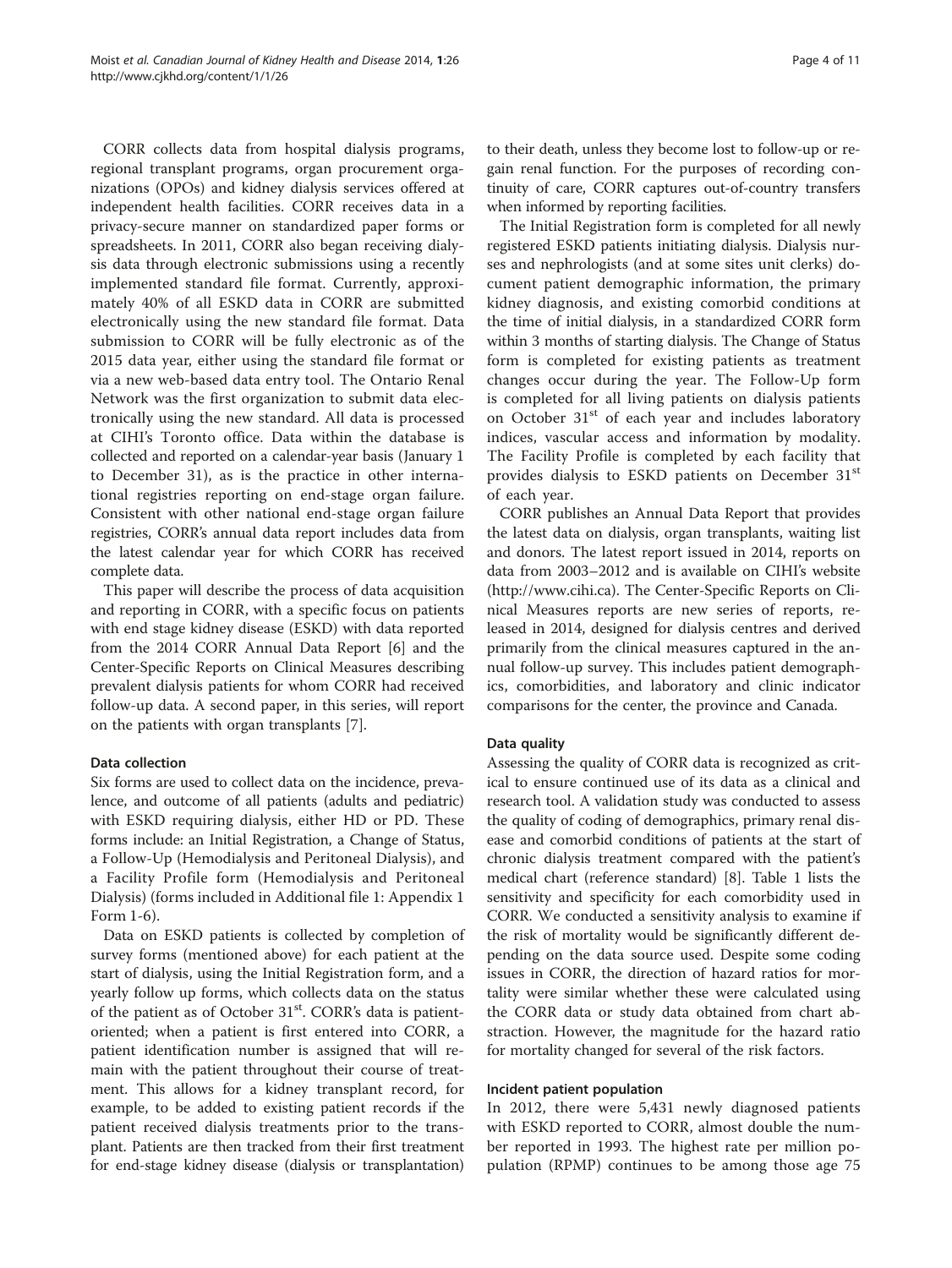<span id="page-4-0"></span>Table 1 Sensitivity and specificity of comorbid conditions within CORR compared to the medical record [\[8](#page-10-0)]

| Comorbidity                                     | Sensitivity (95%<br>confidence interval) | Specificity (95%<br>confidence interval) |
|-------------------------------------------------|------------------------------------------|------------------------------------------|
| Angina                                          | $0.64$ (0.56, 0.73)                      | $0.91$ $(0.90, 0.92)$                    |
| Myocardial infarction                           | $0.62$ $(0.53, 0.70)$                    | 0.94(0.91, 0.96)                         |
| Coronary artery bypass<br>grafts/angioplasty    | 0.69(0.61, 0.77)                         | 0.97(0.95, 0.99)                         |
| Recent history of<br>pulmonary edema            | $0.62$ (0.56, 0.68)                      | 0.93(0.91, 0.96)                         |
| Cerebrovascular disease                         | 0.59(0.48, 0.69)                         | 0.96(0.94, 0.98)                         |
| Peripheral vascular<br>disease                  | 0.47(0.38, 0.55)                         | $0.96$ $(0.95, 0.97)$                    |
| Diabetes                                        | 0.86(0.82, 0.90)                         | 0.97(0.96, 0.99)                         |
| Malignancy existing prior<br>to first treatment | $0.66$ $(0.57, 0.75)$                    | 0.99(0.98, 0.99)                         |
| Chronic obstructive lung<br>disease             | $0.60$ $(0.49, 0.70)$                    | 0.96(0.94, 0.98)                         |
| Receiving medication for<br>hypertension        | $0.89$ $(0.87, 0.92)$                    | $0.52$ (0.39, 0.64)                      |
| Other serious illness                           | $0.22$ $(0.14, 0.30)$                    | 0.93(0.92, 0.94)                         |
| Current smoker                                  | 0.54(0.46, 0.62)                         | 0.95(0.93, 0.97)                         |

and older (Figure 1), however, starting in 2005 the incidence rates among older age groups has slowly declined. Provincially, in 2012, the highest incidence occurred in Newfoundland and Labrador (212.6 RPMP) and Manitoba (222.6 RPMP) (Figure [2](#page-5-0)). Of the incident patients, 78.5% received institutional HD as their initial treatment, 11.9% Continuous Ambulatory Peritoneal Dialysis (CAPD), 5.9% Automated Peritoneal Dialysis (APD), 0.4% Home Hemodialysis (HH) and 3.4% as preemptive transplant. The proportion of patients receiving HD and PD as the initial form of treatment has been stable since 2003. The use of preemptive transplants increased over time, from 119 in 2003 to 184 in 2012. Age of incidence also influences the initial treatment. In 2012, 72% of incidence patients age 20 to 44 started with HD, while among those age 65 and older, the proportion was 84%. Pre-emptive transplant as an initial treatment was highest among younger age groups and declined with patient age. When dialysis was used to treat incident patients in 2012, all provinces used HD the majority of the time, with Newfoundland and Labrador having the highest proportion of HD (94%), followed by Saskatchewan (87%). The highest proportion of patients treated by continuous ambulatory peritoneal dialysis (CAPD) was observed in New Brunswick (20%). More than half (53%) of the newly

36% were between the age of 45 and 64 years. Select characteristics of the incident HD and PD population, from 2003–2012, are described in Table [2.](#page-5-0) In 2012, the average age of incident HD patients was 65.0, and the average age of PD patients was 62.1. Patients 65 or older accounted for 56% of incident HD patients, while males accounted for 63%.

diagnosed ESKD patients were 65 years and older and

A patient who starts dialysis less than 90 days after first seeing a nephrologist is considered a late referral patient. This characteristic is considered a measure of how well the early stages of kidney disease are managed. An earlier referral allows for better management of the disease and has been shown to influence patient survival [[9-11\]](#page-10-0). In 2012, 27% of incident patients were late referrals, down from 37% in 2003. This improvement can be seen in all provinces. Late referral is significantly lower among patients starting PD compared to HD, and both modalities have shared a decline in late referrals (Table [2](#page-5-0)).

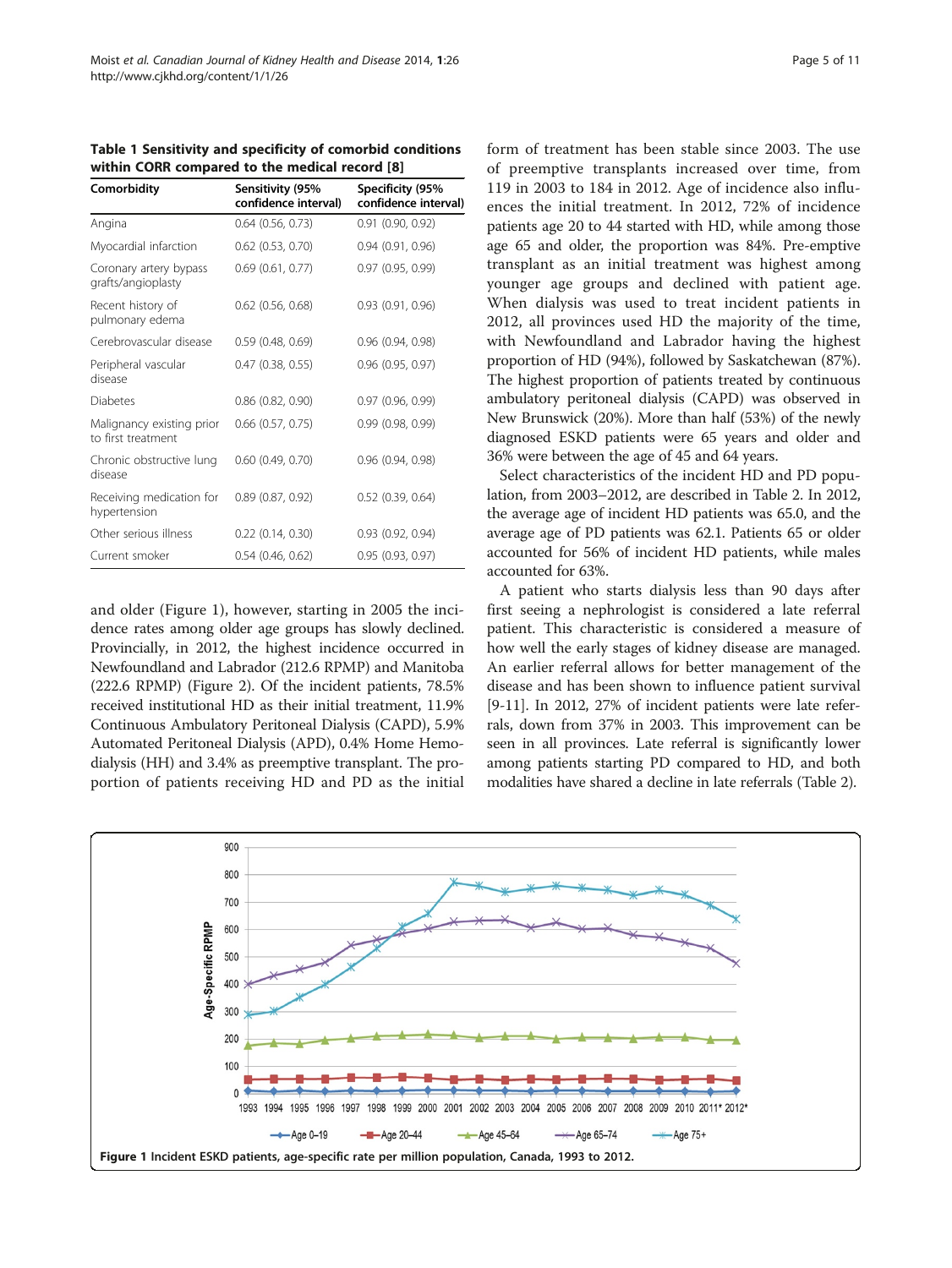<span id="page-5-0"></span>

Using CORR data, it was identified that in Canada, as in many other countries, there has been a trend for patients to start dialysis at a higher level of kidney function or estimated glomerular filtration rate (eGFR) [\[2,12](#page-10-0)].A randomized controlled trial identified that starting at higher levels of eGFR (ie > 6 ml/min) without symptoms attributed to kidney failure was not associated with any improvement in clinical outcome [[13,14\]](#page-10-0). Among early referral patients, that is patients who were treated by a nephrologist at least 3 months prior to initiating dialysis,

| Table 2 Adult incident hemodialysis and peritoneal dialysis patients, selected characteristics, Canada, 2003 to 2012 |  |  |
|----------------------------------------------------------------------------------------------------------------------|--|--|
|                                                                                                                      |  |  |

|           | Variable                            | 2003 | 2004 | 2005 | 2006 | 2007 | 2008 | 2009 | 2010 | $2011*$ | 2012* |
|-----------|-------------------------------------|------|------|------|------|------|------|------|------|---------|-------|
| HD        | Mean Age (Years)                    | 65.0 | 65.0 | 65.2 | 65.1 | 65.0 | 65.3 | 65.4 | 65.4 | 65.3    | 65.0  |
|           | Age $65+$ $(%)$                     | 58.2 | 57.8 | 59.4 | 57.9 | 57.7 | 57.8 | 58.1 | 57.0 | 57.5    | 56.3  |
|           | Male $(%)$                          | 60.3 | 59.6 | 60.2 | 59.6 | 61.9 | 61.0 | 59.9 | 61.1 | 62.1    | 63.2  |
|           | Diabetes $(\%)^{\text{f}}$          | 44.5 | 45.0 | 46.0 | 47.7 | 49.3 | 48.5 | 49.8 | 51.2 | 53.5    | 53.6  |
|           | Mean Comorbidity Index <sup>†</sup> | 2.1  | 2.0  | 2.0  | 2.0  | 2.1  | 2.1  | 2.1  | 2.1  | 2.3     | 2.1   |
|           | Mean BMI                            | 27.0 | 27.4 | 27.5 | 27.7 | 27.6 | 28.2 | 28.2 | 28.3 | 28.3    | 28.8  |
|           | Mean eGFR <sup>#</sup>              | 9.8  | 9.7  | 10.1 | 10.2 | 10.2 | 10.4 | 10.6 | 10.6 | 10.5    | 10.5  |
|           | Late Referral (%) <sup>§</sup>      | 41.7 | 41.3 | 39.5 | 37.7 | 36.0 | 35.7 | 35.9 | 34.8 | 33.6    | 31.4  |
| <b>PD</b> | Mean Age (Years)                    | 60.5 | 60.3 | 61.3 | 60.6 | 61.1 | 60.8 | 61.9 | 61.7 | 60.9    | 62.1  |
|           | Age $65+$ $(%)$                     | 45.0 | 42.6 | 47.0 | 44.0 | 45.7 | 44.6 | 45.7 | 46.1 | 43.2    | 46.1  |
|           | Male (%)                            | 59.8 | 56.7 | 60.3 | 55.0 | 58.5 | 57.4 | 57.6 | 59.4 | 60.3    | 60.3  |
|           | Diabetes $(\%)^{\text{f}}$          | 41.7 | 43.4 | 45.1 | 43.2 | 43.7 | 42.7 | 44.5 | 47.0 | 45.4    | 51.6  |
|           | Mean Comorbidity Index <sup>†</sup> | 1.5  | 1.3  | 1.4  | 1.2  | 1.3  | 1.1  | 1.1  | 1.3  | 1.2     | 1.2   |
|           | Mean BMI                            | 26.4 | 26.5 | 26.8 | 27.2 | 27.1 | 27.5 | 28.0 | 27.5 | 27.3    | 27.9  |
|           | Mean eGFR <sup>#</sup>              | 9.8  | 9.9  | 10.1 | 10.0 | 10.5 | 10.7 | 10.7 | 10.9 | 10.1    | 10.0  |
|           | Late Referral (%) <sup>§</sup>      | 16.2 | 15.8 | 11.4 | 12.2 | 11.3 | 10.4 | 10.1 | 8.6  | 9.1     | 6.7   |

Notes: \*Under-reporting of incident ESKD cases from Quebec was estimated to be approximately 170 cases in 2011 and 560 cases in 2012.

† This is an adaptation of the Charlson Index for ESRD patients; it assigns each of the 14 comorbid conditions a value of 1 to 10.

<sup>‡</sup>Estimated glomerular filtration rate as determined by the Modification of Diet in Renal Disease (MDRD) formula (mL/min/1.73 m<sup>2</sup>).<br><sup>§</sup>Patients who first see a nephrologist less than 90 days before starting dialysis.

<sup>§</sup>Patients who first see a nephrologist less than 90 days before starting dialysis.

£ Includes cases where diabetes was reported as the primary reason for dialysis or as a co-morbidity.

HD: Hemodialysis; PD: Peritoneal dialysis; BMI: Body mass index.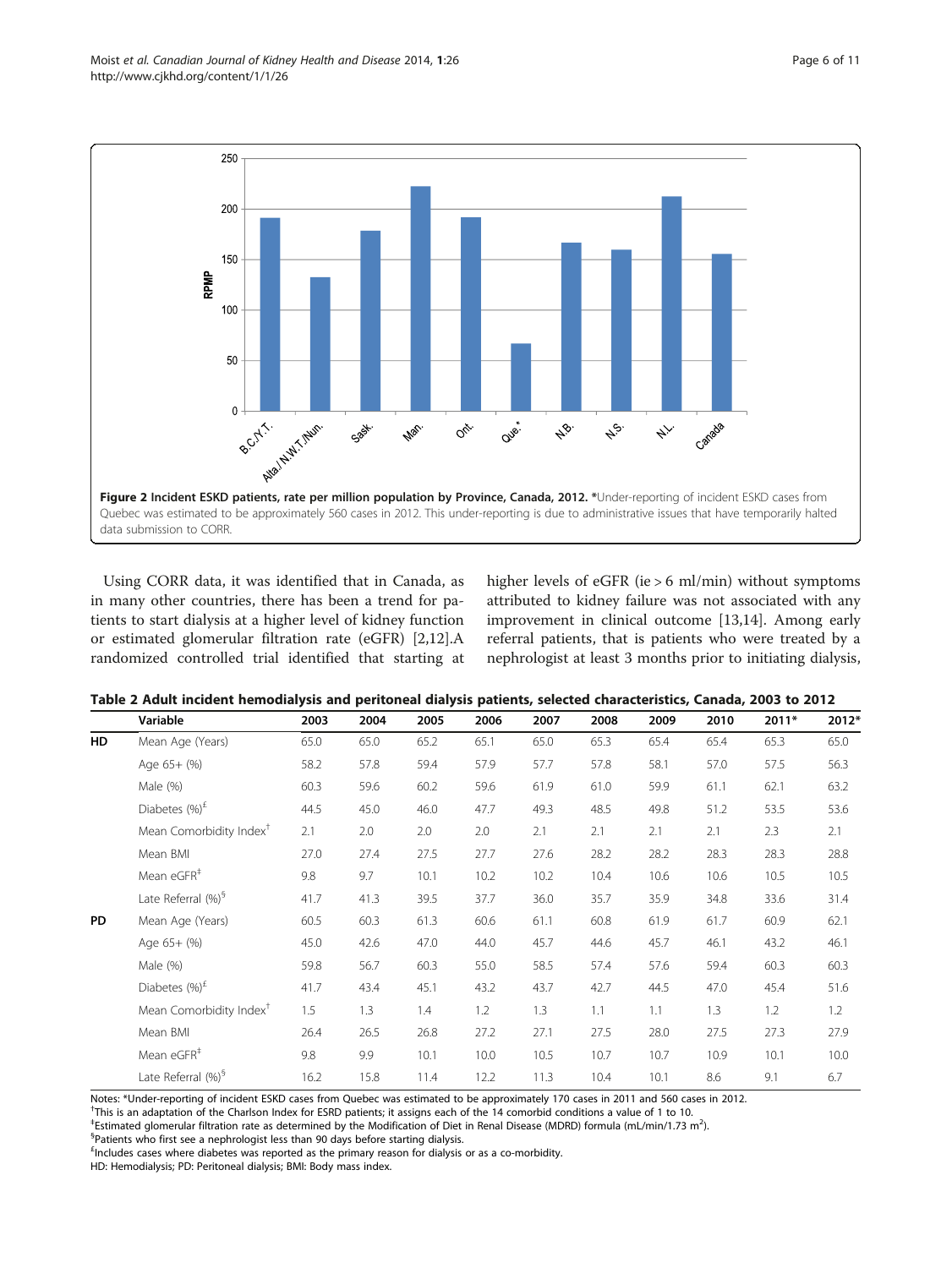the proportion of patients starting with an eGFR > 10.5 ml/min/m<sup>2</sup> declined from 40.3% in 2010 to 37.1% in 2012. The mean eGFR for patients starting HD and PD has been relatively similar over time (Table [2](#page-5-0)).

BC = British Columbia; YT = Yukon; Alta = Alberta; NWT = North West Territories; Nun = Nunavut Sask = Saskatchewan; Man = Manitoba; Ont = Ontario; Que = Quebec; N.B New Brunswick; NS = Nova Scotia; NL = Newfoundland.

#### Prevalent patient population

For CORR, prevalence is defined as the number of patients who are alive and receiving RRT (dialysis or transplant) for ESKD on December 31 of a given year. As of December 31, 2012, there were 41,252 people in Canada being treated for ESKD, with 58% (23,814) on dialysis and 42% (17,438) living with a functioning kidney transplant. Since 1993, the prevalence rate for patients being treated by dialysis has increased nearly 141%, from 283.2 RPMP to 682.7 RPMP. Figure 3 shows the rates of prevalent ESKD patients by age group. Over the 20-year period, prevalence rates increased in all age groups except among those ages 0 to 19 years. Similar to incident rates, prevalence rates in 2012 were highest in Newfoundland and Labrador and Manitoba (1,576.1and 1,559.6 RPMP). Although the incident rate among those over age 75 years

<span id="page-6-0"></span>



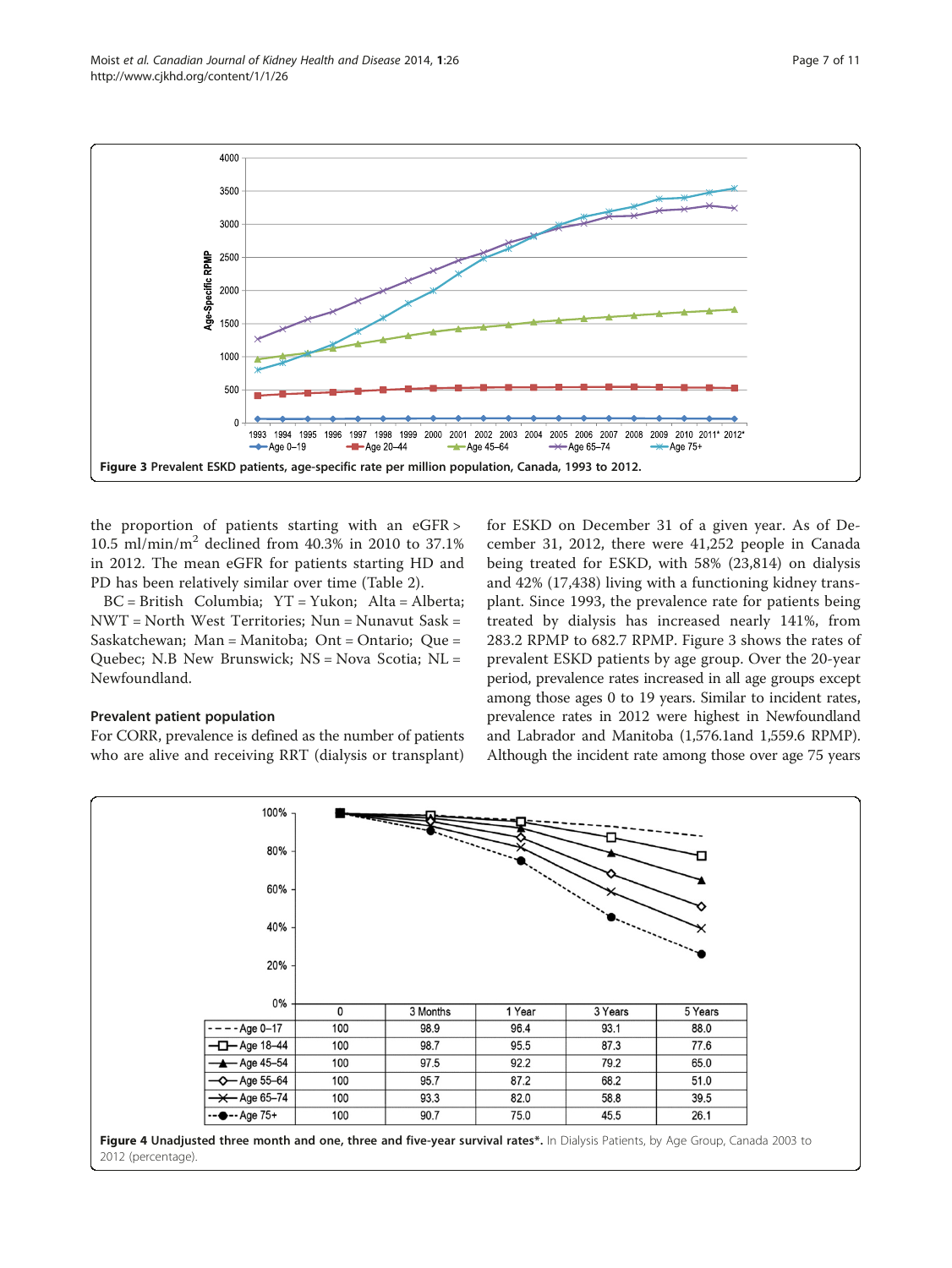has recently decreased, the prevalent rate is steadily increasing suggesting an improved survival in this age group. Hemodialysis provided in an institutional setting was the most common form of RRT across the country (45%), followed by transplant (42%). Among patients receiving dialysis 82% received HD and the remaining 18% were on PD. Among those receiving PD, 72% were using APD and the remaining on CAPD. Between 2003 and 2012, the prevalence rate of patients with diabetes as a primary diagnosis increased by 41%.

## Patient outcomes

The factors associated with the survival of patients receiving dialysis treatment are well documented [\[5](#page-10-0)]. Long-term survival rates have been gradually improving. In general, both age and primary diagnosis affect survival of dialysis patients. Nearly 90% of dialysis patients younger than 18 survive for five years, while 26% of patients older than 75 survive for five years (Figure [4](#page-6-0)). Patients with renal vascular disease, drug-induced renal failure and diabetes have the lowest five-year survival rates, at 37%, 39% and 41%, respectively. The longest five-year survival rate is seen among patients with a primary diagnosis of polycystic kidney disease (75%) and glomerulonephritis (65%). Patients were censored at kidney transplant, lost to follow-up, left the country, or recovered kidney function. Data on survival outcomes by modality are provided in the CORR Annual Report [[6](#page-10-0)].

#### Center-specific report on clinical measures

In 2014, CORR developed a unique quality assessment report, the Center-Specific Report on Clinical Measures, which describes, at the facility level, data on patients included in the annual follow up survey as of October  $31<sup>st</sup>$ each year and compares facility level data to provincial and national level data. This report only includes facilities that submitted follow-up data (about 75% of prevalent patients) and excludes patients < 18 years of age. The report includes the most recent 3-year (2010 to 2012) period and compares outcomes of the individual unit to that of the province and that of Canada. The Canadian data, from this report, is described below and in Tables 3, [4](#page-8-0) and [5](#page-8-0).

In 2012, the mean age of patients on HD was 64.9 years and patients on PD were almost 2.5 years younger (Table 3). In 2012, diabetic nephropathy accounted for the largest proportion of all prevalent patients (35%), followed by renal vascular disease (17%), and glomerulonephritis (13%). Overall, patients with diabetes (cause of ESKD or comorbidity) accounted for 47% of HD and 42% of PD patients (Table 3).

Tables [4](#page-8-0) presents the data collected in the yearly follow up form for patients on HD and PD in 2012 and reported in the Center-Specific Report on Clinical Measures. The

| Variable                     |           | <b>Hemodialysis</b> | Peritoneal<br>dialysis |
|------------------------------|-----------|---------------------|------------------------|
| <b>Total Patients</b>        | Ν         | 14,632              | 3,128                  |
| Aqe                          | Mean (SD) | 64.9 (15.4)         | 62.4 (14.9)            |
| $\geq$ 75                    | %         | 31.3                | 22.9                   |
| <b>Male</b>                  | %         | 58.7                | 58.5                   |
| Race                         |           |                     |                        |
| Caucasian                    | %         | 63.8                | 61.2                   |
| Black                        | %         | 5.8                 | 4.9                    |
| Asian                        | %         | 7.4                 | 12.4                   |
| Aboriginal                   | %         | 6.8                 | 6.1                    |
| Other                        | %         | 10.7                | 10.1                   |
| Unknown                      | %         | 5.5                 | 5.4                    |
| <b>BMI</b>                   | Mean      | 28.6                | 27.6                   |
| <18.5: Underweight           | %         | 3.2                 | 2.7                    |
| 18.5-24.9: Normal            | %         | 28.2                | 31.6                   |
| 25.0-29.9: Overweight        | %         | 26.2                | 30.6                   |
| $\geq$ 30: Obese             | %         | 29.5                | 24.6                   |
| Unknown                      | %         | 12.9                | 10.4                   |
| <b>Primary Cause of ESKD</b> |           |                     |                        |
| Glomerulonephritis           | %         | 13.3                | 17.2                   |
| <b>Diabetes</b>              | %         | 35.8                | 32.6                   |
| Renal Vascular Disease       | %         | 16.5                | 16.8                   |
| Polycystic Kidney Disease    | %         | 4.3                 | 6.1                    |
| Pyelonephritis               | %         | 4.4                 | 3.2                    |
| Other                        | %         | 12.0                | 11.2                   |
| Unknown                      | %         | 13.8                | 12.9                   |
| Comorbidity Index $t$        | Mean      | 1.9                 | 1.4                    |
| $Diabetes^{\ddagger}$        | %         | 47.4                | 42.1                   |
| Submodality                  |           |                     |                        |
| CAPD                         | %         |                     | 27.5                   |
| <b>APD</b>                   | %         |                     | 72.5                   |

Notes: \*Data in this table is collected at the time of initial dialysis treatment for chronic renal failure.

† This is an adaptation of the Charlson Index for ESRD patients; it assigns each of the 14 comorbid conditions a value of 1 to 10.

‡ Includes cases where diabetes was reported as the primary reason for dialysis or as a co-morbidity.

\*\*Number of follow up patients differs from the number of prevalent patients reported in the CORR Annual Report (75% reported data and excludes patients < 18 years of age).

data are presented to highlight the proportion of patients in different ranges of indicators, with the proportion in the recommended range highlighted. The recommended ranges are taken from the Canadian Society of Nephrology guidelines or consensus statements pertaining to the care of patients on dialysis [\[14](#page-10-0)-[17\]](#page-10-0). With the exception of serum phosphate, over 50% of HD patients fell within

## Table 3 Demographics and diagnoses:\* follow up hemodialysis and peritoneal patients\*\*, Canada 2012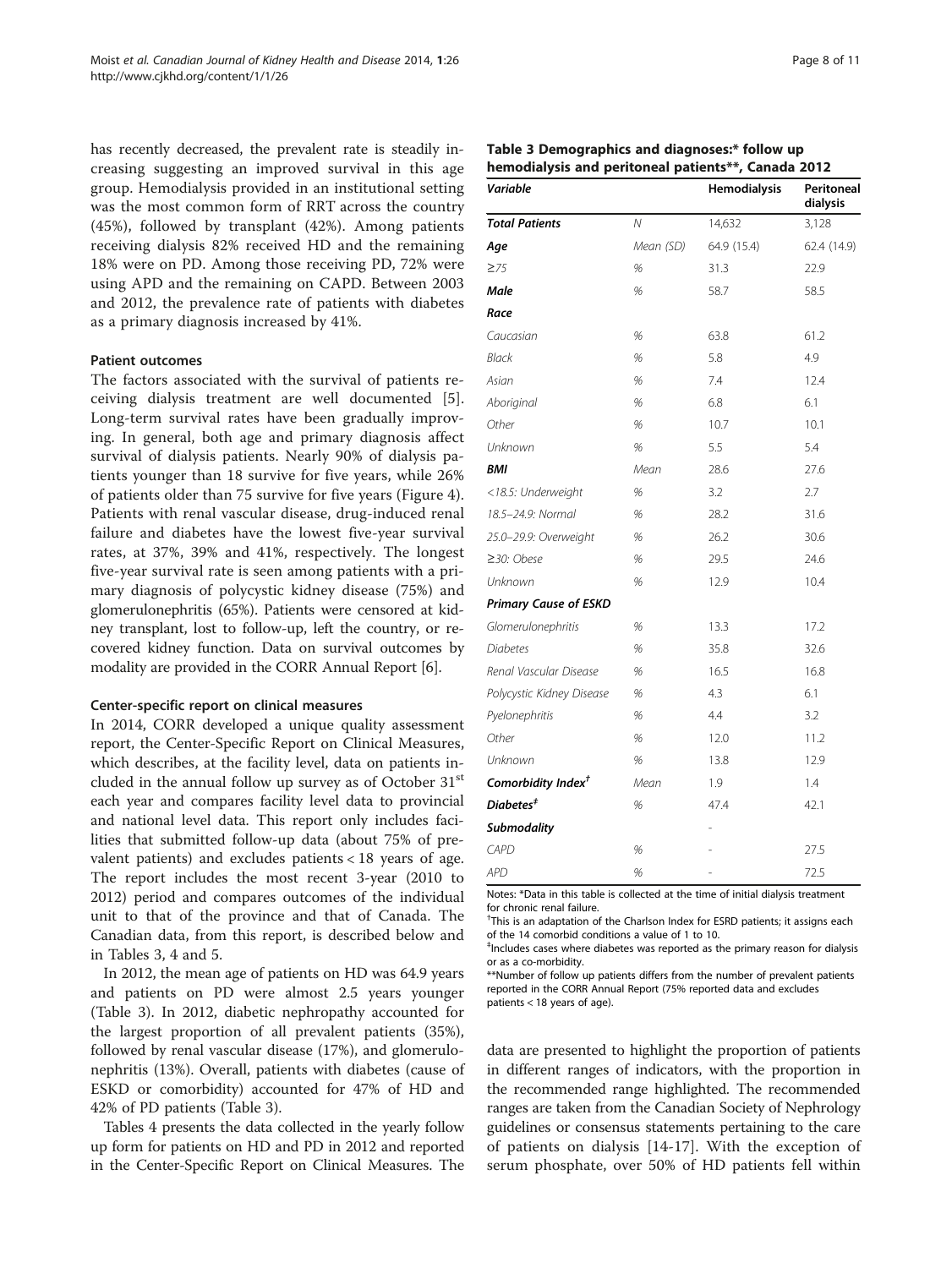## <span id="page-8-0"></span>Table 4 Clinical ranges:\* follow-up hemodialysis and peritoneal dialysis patients, per Canada 2012

| Variable                       |   | Hemodialysis | Peritoneal<br>dialysis   |
|--------------------------------|---|--------------|--------------------------|
| Dialysis Adequacy              | Ν | 11,380       | 1,759                    |
| Urea Reduction Ratio $\geq$ 65 | % | 86.7         | $\overline{\phantom{0}}$ |
| $Kt$ / $V_t^{\dagger}$ < 1.2   | % | 23.4         | 8.7                      |
| Kt/V 1.2-2.0                   | % | $52.1***$    | 14.5                     |
| Kt/V >2.0                      | % | 2.4          | 33.0                     |
| Test Not Done                  | % | 22.2         | 43.8                     |
| Hemoglobin                     | Ν | 14,584       | 3,106                    |
| $<$ 95 $q/L$                   | % | 11.6         | 11.9                     |
| 95-115 g/L                     | % | $55.3**$     | 54.1**                   |
| $>115$ g/L                     | % | 32.8         | 33.2                     |
| Test Not Done                  | % | 0.3          | 0.7                      |
| <b>Transferrin Saturation</b>  | Ν | 13,827       | 2,829                    |
| $<20\%$                        | % | 25.9         | 20.2                     |
| 20%–50%                        | % | $64.2***$    | $66.0**$                 |
| >50%                           | % | 4.4          | 4.3                      |
| Test Not Done                  | % | 5.5          | 9.6                      |
| Ferritin                       | Ν | 13,831       | 2,870                    |
| $<$ 100 ng/mL                  | % | 13.1         | 18.6                     |
| 100-800 ng/mL                  | % | $64.8***$    | $63.9**$                 |
| >800 ng/mL                     | % | 16.6         | 9.2                      |
| Test Not Done                  | % | 5.5          | 8.2                      |
| Target for Hgb, TSAT and FTN   | % | 26.3         | 27.1                     |
| Erythropoietin                 | % | 89.1         | 73.6                     |
| <b>Use Iron Administration</b> |   |              |                          |
| No Iron                        | % | 31.4         | 50.8                     |
| Oral                           | % | 12.0         | 43.0                     |
| IV                             | % | 53.4         | 4.6                      |
| Oral and IV                    | % | 2.9          | 1.0                      |
| Unknown/Other                  | % | 0.4          | 0.6                      |
| Calcium                        | Ν | 13,936       | 2,966                    |
| $<$ 2.1 mmol/L                 | % | 11.5         | 6.5                      |
| 2.1-2.54 mmol/L                | % | 69.1**       | $67.6***$                |
| $>2.54$ mmol/L                 | % | 14.7         | 20.8                     |
| Test Not Done                  | % | 4.8          | 5.2                      |
| Phosphate                      | Ν | 14,570       | 3,099                    |
| <0.80 mmol/L                   | % | 1.9          | 0.5                      |
| 0.80-1.45 mmol/L               | % | $36.8**$     | $33.9**$                 |
| $>1.45$ mmol/L                 | % | 60.9         | 64.6                     |
| Test Not Done                  | % | 0.4          | 0.9                      |
| Parathormone                   | Ν | 14,268       | 2,965                    |
| $<$ 10.6 pmol/L                | % | 15.4         | 14.4                     |
| 10.6-53.0 pmol/L               | % | $53.6***$    | 58.2**                   |

# Table 4 Clinical ranges:\* follow-up hemodialysis and peritoneal dialysis patients, per Canada 2012 (Continued)

| $>53.0$ pmol/L                 | % | 28.6      | 22.3     |
|--------------------------------|---|-----------|----------|
| Test Not Done                  | % | 2.5       | 5.2      |
| Target for Ca, P and PTH       | % | 16.3      | 16.6     |
| <b>Albumin</b>                 | Ν | 14,469    | 3,088    |
| $<$ 35 g/L                     | % | 38.3      | 53.8     |
| 35-40 g/L                      | % | 44.3**    | $36.0**$ |
| $>40$ g/L                      | % | $16.2***$ | $8.9**$  |
| Test Not Done                  | % | 1.1       | 1.3      |
| НЬА1с                          | Ν | 7,055     | 1,586    |
| $\leq 7\%$                     | % | 61.7      | 62.7     |
| On Kidney Transplant Wait List | % | 21.7      | 34.9     |
| 5+ Treatments/Week             | % | 4.4       |          |
| 15+ Hours/Week                 | % | 8.6       |          |

Notes: \*The clinical measures reported in this table are from the annual patient follow-up as of October 31.

\*\*Rows may be considered approximate clinical targets.

† Kt/V is based on URR; For HD, Kt/V is an estimation, based on the urea reduction ratio. For PD, the total weekly Kt/V (residual renal + PD) is reported. For descriptive purposes, test values are divided into high, medium, and low.

# Table 5 Descriptive statistics:\* follow-up hemodialysis and peritoneal dialysis patients, Canada 2012

| Variable                          |               | Hemodialysis  | Peritoneal<br>dialysis |
|-----------------------------------|---------------|---------------|------------------------|
| $Kt/V^4$                          | $\mathcal N$  | 11,380        | 1,759                  |
|                                   | Median (IQR)  | 1.3(0.3)      | 2.1(0.7)               |
| Hemoglobin (g/L)                  | N             | 14,584        | 3,106                  |
|                                   | Median (IQR)) | 110.0(6.0)    | 110.0(7.0)             |
| <b>Transferrin Saturation (%)</b> | N             | 13,827        | 2,829                  |
|                                   | Median (IQR)) | 25.0(14.0)    | 27.0 (15.0)            |
| Ferritin (ng/mL)                  | N             | 13,831        | 2,870                  |
|                                   | Median (IQR)  | 389.0 (510.0) | 253.0 (365.0)          |
| Calcium <sup>†</sup> (mmol/L)     | $\mathcal N$  | 13,936        | 2,966                  |
|                                   | Median (IQR)  | 2.3(0.3)      | 2.4(0.2)               |
| Phosphate (mmol/L)                | $\mathcal N$  | 14,570        | 3,099                  |
|                                   | Median (IQR)  | 1.6(0.6)      | 1.6(0.6)               |
| Parathormone (pmol/L)             | N             | 14,268        | 2,965                  |
|                                   | Median (IQR)  | 32.0 (43.0)   | 29.8 (35.0)            |
| Albumin <sup>#</sup> (g/L)        | $\mathcal N$  | 14,469        | 3,088                  |
|                                   | Median (IQR)) | 36.0(6.0)     | 34(6.5)                |
| HbA1c (%)                         | $\mathcal N$  | 7,055         | 1,586                  |
|                                   | Median (IQR)  | 6.6(2.0)      | 6.6(1.9)               |

Note: \*The clinical measures in this table are from the annual patient followup as of October 31.

¥ For HD, Kt/V is an estimation, based on the urea reduction ratio. For PD, the total weekly Kt/V (residual renal + PD) is reported.

† Calcium is corrected for albumin level. Results with ionized calcium are excluded.

‡ Albumin reagent is unknown.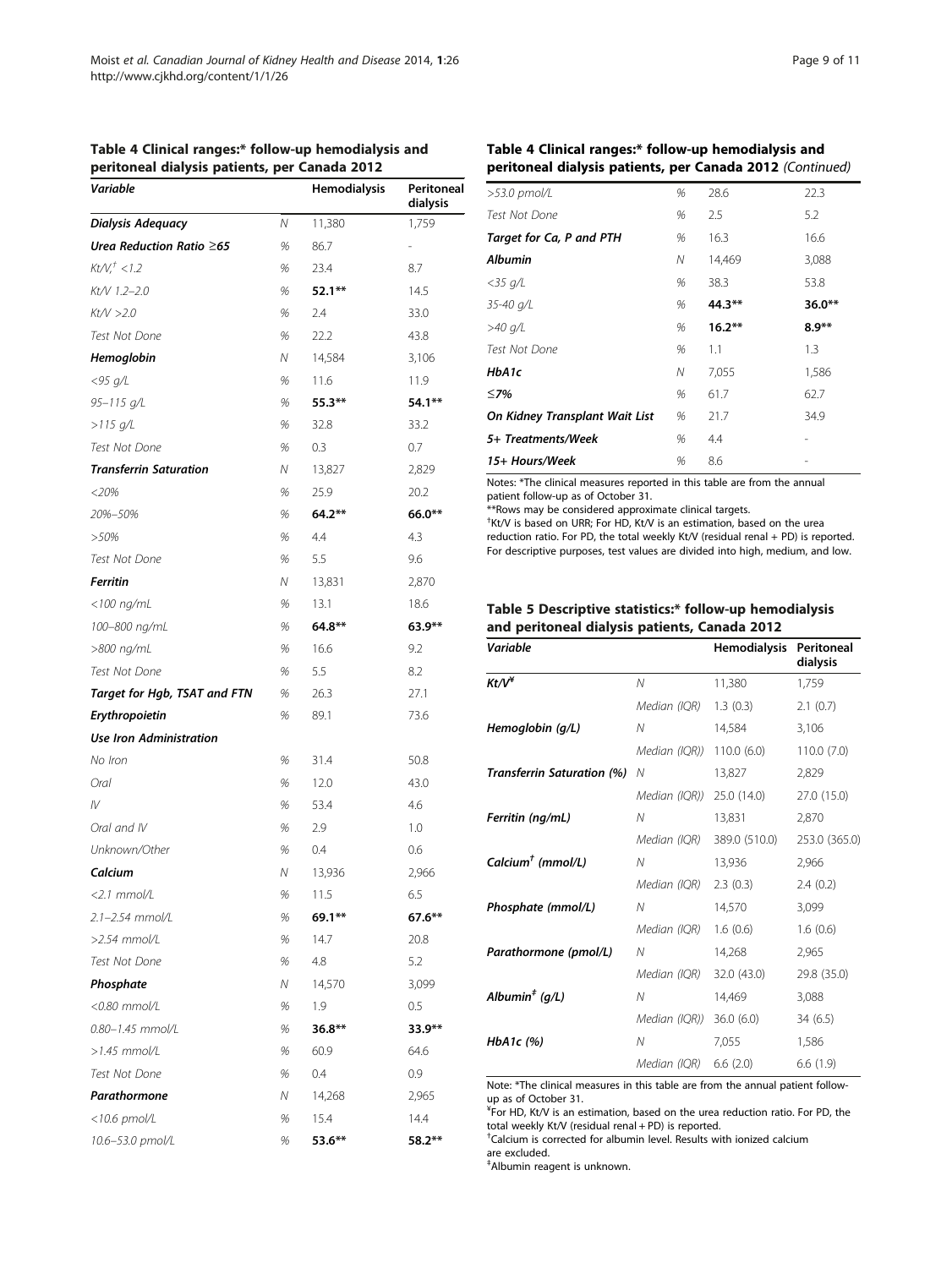<span id="page-9-0"></span>Table 6 Vascular access use in Canada, 2010 to 2012 (percentage)

| Variable                             | 2010                                                               | 2011 | 2012 |
|--------------------------------------|--------------------------------------------------------------------|------|------|
| <b>Incident Patients*</b>            |                                                                    |      |      |
| $Cather^{\ddagger}$                  | 77.2                                                               | 80.9 | 81.1 |
| AV Fistula                           | 16.9                                                               | 15.6 | 15.8 |
| AV Graft                             | 1.2                                                                | 0.8  | 0.9  |
| Unknown                              | 4.7                                                                | 2.6  | 2.1  |
| Prevalent Patients <sup>†</sup>      |                                                                    |      |      |
| $Catheter$ <sup><math>#</math></sup> | 50.3                                                               | 50.8 | 51.5 |
| AV Fistula                           | 45.6                                                               | 45.1 | 44.4 |
| AV Graft                             | 3.8                                                                | 4.0  | 3.8  |
| Unknown                              | 0.3                                                                | 0.1  | 0.3  |
|                                      | Notes: *Incident Patients include new adult patients who initiated |      |      |

hemodialysis in the year listed.

Incident access refers to access at the time of initial dialysis treatment. † Prevalent Patients include adult patients for whom CORR received follow-up

data by October 31<sup>st</sup> in the year listed. Prevalent access refers to the access at the time of follow-up (October 31<sup>st</sup>). <sup>‡</sup>Includes both permanent and temporary catheters.

Catheter: Central venous catheter; AV fistula: Arteriovenous fistula; AV graft: Arteriovenous graft.

the recommended ranges for all clinical indicators. Compared to HD, patients being treated with PD were less likely to fall within the clinical ranges. Of note, patients receiving HD were less likely to be on the transplant waiting list compared to patients on PD (21.7 and 34.9% respectively). Table [5](#page-8-0) presents descriptive statistics (mean or median) for select clinical variables in 2012.

### Vascular access

Table 6 presents data on the vascular access being used for HD patients between 2010 and 2012. Incident adult patients starting HD, using a catheter, increased from 77% to 81%, fistula use had a small numerical decrease from 17% to 16%, and AV graft use remained stable at approximately 1% (Table 6). Prevalent vascular access use is reported from the follow-up form. Among prevalent patients, the proportion of patients using a using the various types of HD vascular accesses remained relatively stable. Fistula use remains low compared to other jurisdictions, used in only 44.4% of patients in 2012 [\[18](#page-10-0)].

## Future directions of CORR

What started as a grass roots initiative in a single province has grown into a pan-Canadian information system that receives data from a diverse and changing group of dialysis programs, hospitals, provincial and national information systems. As part of CIHI, CORR has been able to work with this diverse group of stakeholders to maintain and provide a picture of organ replacement therapy in Canada for over 40 years. The Canadian Kidney Knowledge Translation and Generation Network

(CANN-NET) has been established in partnership with the CSN (Canadian Society of Nephrology) and the KFOC (Kidney Foundation of Canada) to link Canadian kidney disease guideline producers, knowledge translation specialists and knowledge users to improve knowledge dissemination and care of patients with kidney disease. CORR data is being used to track the effectiveness of knowledge translation activity on process of care and clinical outcomes for patients with ESKD and to assist with identifying knowledge gaps in end stage kidney disease. There is a process for ongoing review of data elements, outcomes reporting and quality improvement initiatives. As the number of people treated for endstage organ failure has grown, so has the importance of understanding their treatment and outcomes. In 2014, CORR continues to evolve to support this important need.

# Additional file

[Additional file 1: Form 1.](http://www.cjkhd.org/content/supplementary/s40697-014-0026-5-s1.pdf) Initial Registration form. Form 2: Change of Status form. Form 3: Follow-up Hemodialysis form. Form 4: Follow-up Peritoneal dialysis form. Form 5: Facility Profile Hemodialysis form. Form 6: Facility Profile Peritoneal Dialysis form.

#### Competing interests

The authors declare that they have no competing interests.

#### Author's contributions

LM wrote the original manuscript with contribution from AA. The remaining authors reviewed the manuscript and provided comments, and additions to the final manuscript. All authors read and approved the final manuscript.

#### Acknowledgement

The advancement of CORR would not have been possible without the hard work and dedication from both past and previous members of the CORR board, particularly Dr. Stanley Fenton, the CIHI support team, the Canadian Society for Nephrology, Canadian Society for Transplantation, Canadian Blood Services, Kidney Foundation of Canada, Health Canada, and the Canadian Association of Nephrology Nurses and Technologists, among other experts. Additionally we acknowledge the voluntary support by the staff at the Dialysis Programs, Kidney Transplant and the Multi-organ Transplant programs and the patients who contributed the information.

#### Author details

<sup>1</sup>Department of Medicine, Division of Nephrology, University of Western Ontario, London, Ontario, Canada. <sup>2</sup> Lawson Health Research Institute, Kidney Clinical Research Unit, London, Ontario, Canada. <sup>3</sup>Department of Medicine Division of Nephrology, University of Toronto, Toronto, Ontario, Canada. 4 Division of Nephrology, University of British Columbia, Vancouver, Canada. <sup>5</sup>Canadian Institute of Health Information, Toronto, Canada. <sup>6</sup>Ottawa Hospital Research Institute, The Ottawa Hospital, Ottawa, Canada. <sup>7</sup>Department of Medicine, Division of Nephrology, University of Alberta, Edmonton, Alberta, Canada. <sup>8</sup>Department of Medicine, University of Calgary, Calgary, Alberta, Canada. <sup>9</sup> Department of Medicine, Division of Nephrology, University of Saskatchewan, Saskatoon, Saskatchewan, Canada. 10London Health Sciences Centre, Victoria Hospital, Room A2-338, 800 Commissioners Road East, London, Ontario N6A 5 W9, Canada.

#### Received: 23 June 2014 Accepted: 22 September 2014 Published online: 11 October 2014